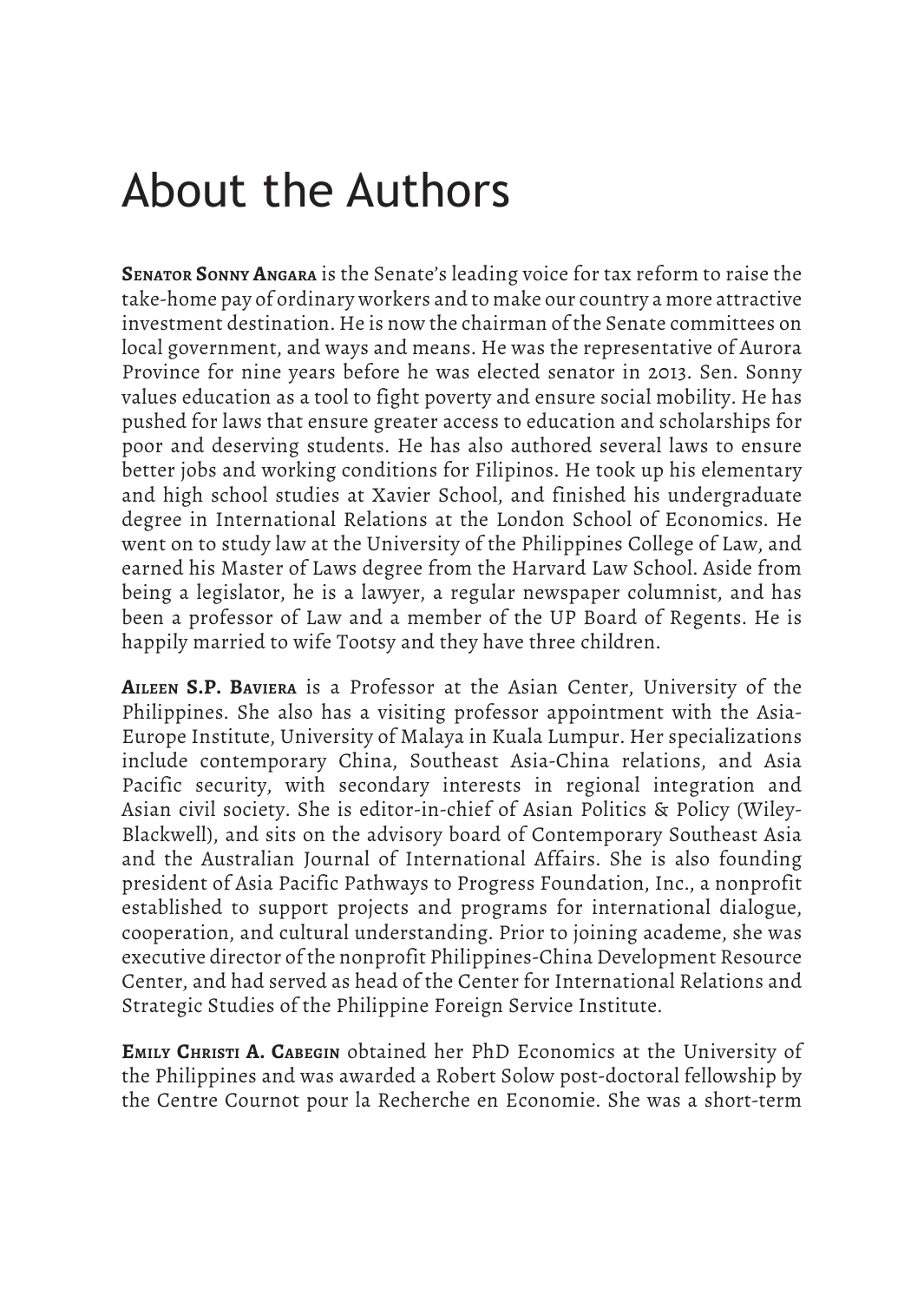visiting researcher at the Institute for the Study of Labor, Bonn Germany and at the Department of Global Health and Population, Harvard University. Her labor research works are in the areas of international labor migration, disadvantaged employment, labor policy, youth employment and wages. She is Associate Professor at the School of Labor and Industrial Relations, University of the Philippines.

**CLARISSA C. David** teaches communication research methods and theory in the UP College of Mass Communication. She conducts research in public opinion, political communication, public interventions, and communicating policy. In addition to academic research she conducts policy-oriented research and communication strategy consulting in the areas of public education, health, and governance in the Philippines.

**Loraine Gallevo** possesses more than 10 years of experience as a finance professional in the fields of tax and accounting. She has gained extensive tax experience as a former auditor and accountant for multinational companies in the Philippines. Loraine has obtained professional certifications as a Certified Public Accountant (CPA) and Certified Internal Auditor (CIA). Ms. Gallevo earned her bachelor's degree in Business Administration and Accountancy from the University of the Philippines in 2006. She is currently pursuing Masters in International Studies focusing on public fiscal policy in the same university.

**Xylee Javier** completed her degree in BS Economics and Master in Development Economics from the University of the Philippines School of Economics in 2002 and 2008, respectively. She is currently the Team Manager of the Data Management Unit of the UPecon-Health Policy Development Program where she is involved in the providing technical assistance to the Department of Health and PhilHealth in select activities including policy assessment, design, monitoring and assessment of implementation research, data management and analysis and operations monitoring of FP/MNCHN and TB indicators, and monitoring of Universal Health Care implementation. Her other research interests include Income Taxation Analysis, and Poverty. Together with Commissioner Quimbo, she has worked on several studies on potential tax reform packages on personal income tax structures. The two authors are also part of the team that assisted in the analysis leading to the passage of the measure increasing the tax exemption cap for bonuses of salary and wage earners, now Republic Act 10653.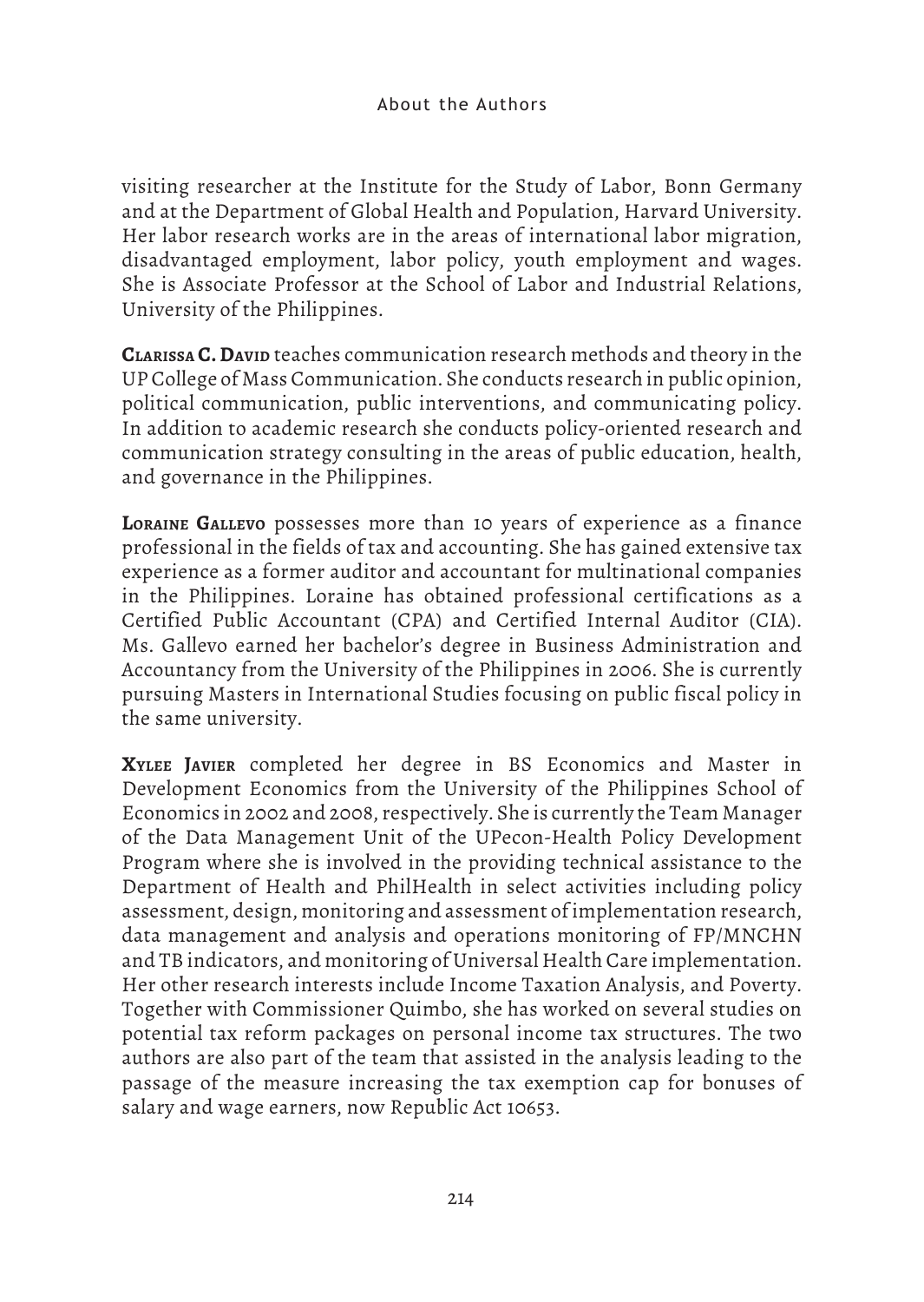**Stella A. Quimbo** is a member of the Philippine Competition Commission. She is currently on leave as Professor at the UP School of Economics where she served as Department Chair from 2012 to 2015. From 2011 to 2013, she was a Prince Claus Professorial Chair Holder at the Erasmus University of Rotterdam in the Netherlands. Commissioner Quimbo has extensive research in the field of Health Economics, Industrial Organization, Microeconomics, Education, Poverty, and Public Policy and Regulation. This includes her authorship of numerous scientific publications. In 2009, NAST conferred on her the Outstanding Youth Scientist Award. In 2010, she was awarded as one of The Outstanding Women in Nation's Service. In 2015, she was a recipient of the UP President Edgardo J. Angara Fellowship and UP Diliman Centennial Faculty Grant. In 2016, she was a Freedom Flame Awardee of a German foundation for liberal politics, Friedrich Neumann Foundation for Freedom Philippine Office. She obtained her BS in Economics (summa cum laude), MA in Economics and PhD in Economics from the University of the Philippines in 1991, 1993 and 2000, respectively. She spent a year at Brown University as a post-doctoral fellow in 2002 at the Population Studies and Training Center.

**Romero F.S. Quimbo** served as Pag-IBIG Fund President and CEO in 2002 and as Deputy Speaker of the House of Representatives. For six straight years from 2003 to 2008, Pag-IBIG became the most profitable tax-paying government corporation in the country. In 2006, in recognition of his leadership of Pag-IBIG, he was awarded of The Outstanding Young Men for Public Service. In 2010, he ran and won as representative of the Second District of Marikina City. Despite being a neophyte, he was elected as Deputy Majority Leader of the House of Representatives, an Ex Officio Member of All House Committees and Vice Chairperson of the Committee on Justice. He was reelected in the 2013 and 2016 elections. When the 16th Congress started, he was elected as Chairman of the Committee of Ways and Means. As the 17th Congress started, he was elected as Deputy Speaker, the second highest post in the House of Representatives. Known as a Tax Reform Champion in the Lower House, Deputy Speaker Quimbo is committed to pursue his advocacy in enacting laws, which will provide more equitable and responsive tax policies.Deputy Speaker Quimbo earned his BA History and Bachelor of Laws degrees from the University of the Philippines in 1991 and 1996, respectively.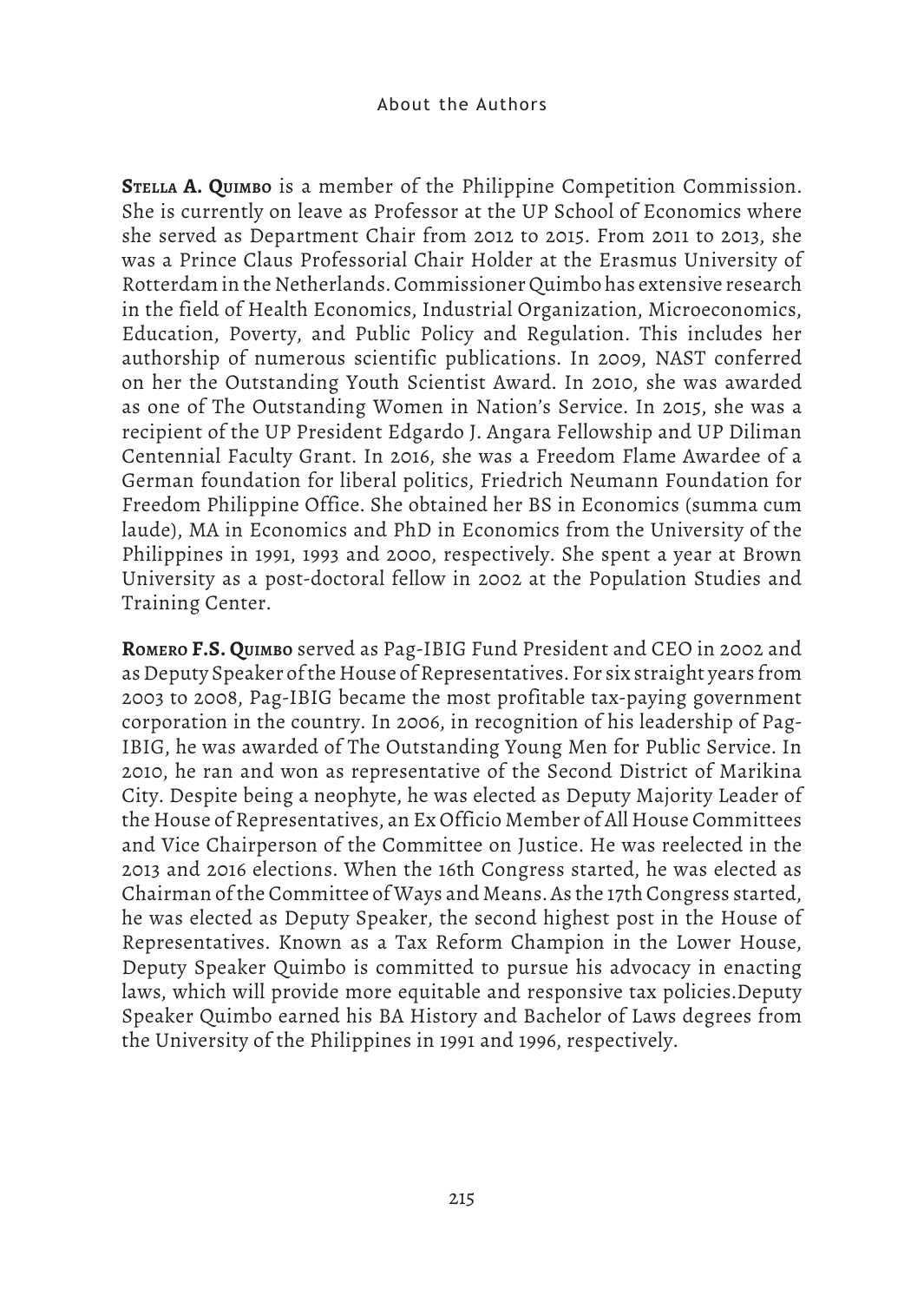**Meg Regañon** is a recent graduate from the University of the Philippines School of Economics (UPSE), graduating summa cum laude with a degree in BS Economics last 2015. She is a Jose Encarnacion, Jr. Awardee for Excellence in Economics for obtaining the highest Economics Weighted Average out of the graduating class, and a Gerardo P. Sicat Awardee for having one of the best undergraduate thesis. She presently works at the Philippine Competition Commission as the Senior Technical Assistant to the Office of Commissioner Stella Luz Quimbo. Before joining the Commission, she was the Ways and Means Legislative Researcher at the Office of Hon. Romero "Miro" Quimbo, Chairperson of the House Committee on Ways and Means during the 16th Congress. Even as an undergraduate student, Meg has enjoyed the application of economic principles and tools to analyze real-world scenarios and advocating for public policies that are sound and grounded on evidence. She is an alumna of UP Economics Towards Consciousness, an academicpolitical organization based in UPSE. Her current research interests include Industrial Organization, Labor and Behavioral Economics. She hopes to obtain a Masters and PhD in Economics in the near future.

**Caesar A. Saloma** is a professor at the National Institute of Physics, College of Science, University of the Philippines in Diliman, Quezon City. He obtained his PhD degree from UP in 1989. His research interests are in signal processing, optical microscopy, photonics, complex adaptive systems, and the Philippine scientific enterprise system. Saloma received the 2004 Galileo Galilei Award from the International Commission for Optics for his significant contributions in optics that were achieved under unfavorable socio-economic conditions. He was also recognized with the ASEAN Outstanding Scientist and Technologist Award by the ASEAN Committee on Science and Technology in 2008. Saloma was elected to the National Academy of Science and Technology in 2005. He became an Inaugural Fellow of the Samahang Pisika ng Pilipinas in 2008, and a Senior Member of the Optical Society of America in 2010. Saloma first joined UP as a physics instructor in 1981 and to date, has mentored a total of twenty-two PhD graduates. He served as Director of the National Institute of Physics (2000-2006), Dean of the College of Science (2006 – 2011) and Chancellor of UP Diliman (2011- 2014). He received the Metrobank Foundation Outstanding Teacher Award in 2007 and the Presidential Lingkod Bayan Award in 2008.